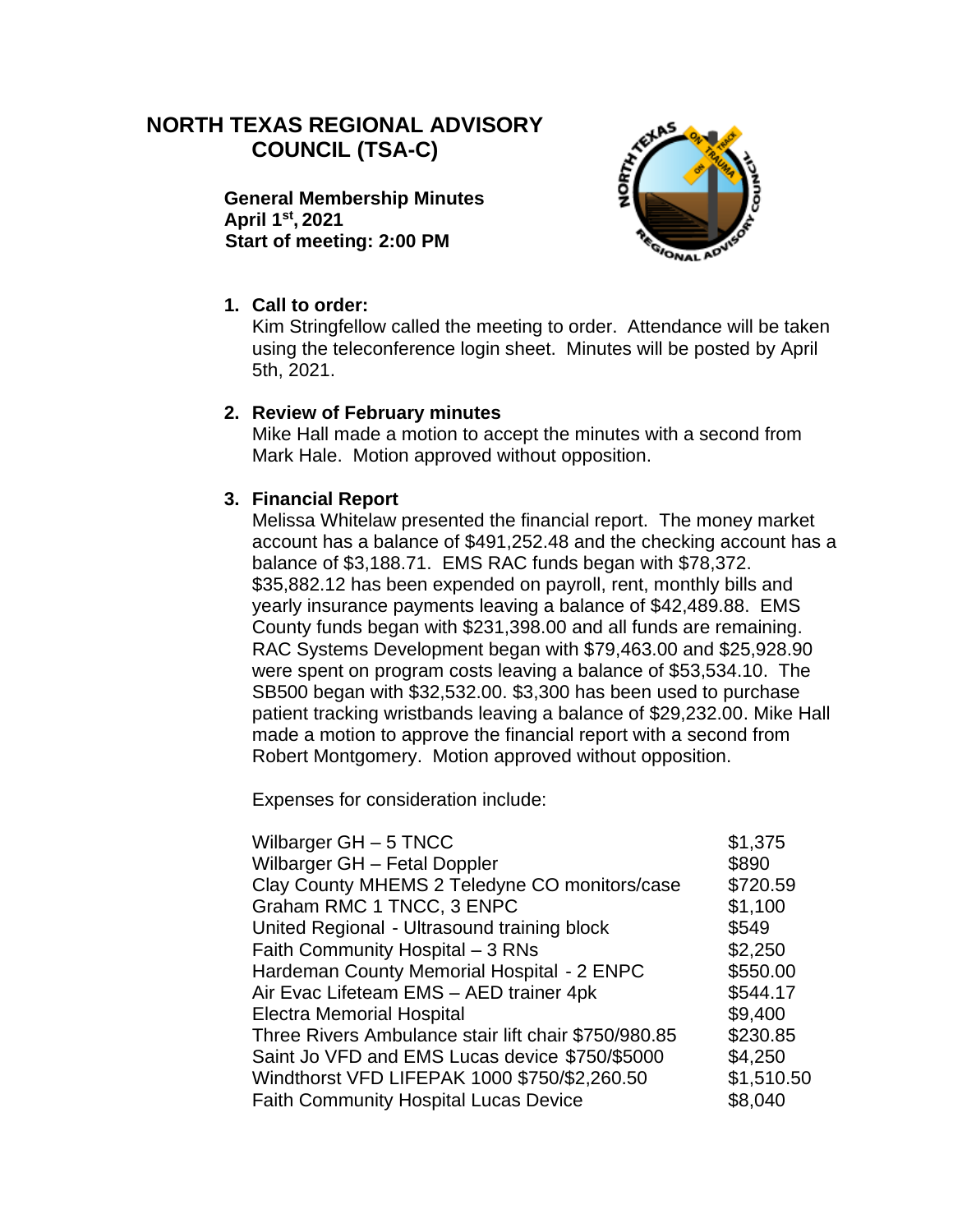Office supplies and Executive Director's salary approved at committee level.

Mike Hall made a motion to approve expenses with a second from Robert Montgomery. Motion approved without opposition.

#### **4. Executive Reports**

- **a. Chair:** Kim Stringfellow informed membership of intention to hold the June meetings in person at United Regional.
- **b. Executive Director:** Melissa Whitelaw just finished April reporting for DSHS contracts. She will be sending NTRAC invoices and needs assessments out at the end of April to allow for extra time due to COVID restrictions.

#### **5. Committee Reports**

**a. Trauma Coordinators:** Lee Williamson reported that EMH had an in-person survey in February and they are awaiting state approval. Faith Community Hospital will have a virtual survey on July 13<sup>th</sup>, 2021. Laura Pressler has put together a list for trauma library topics which can be found on the ntrac.org under quick documents. Contact Laura Pressler for education needs. April 9<sup>th</sup> will be the Cook's conference on Child Abuse and Neglect. This is a great course for all, including non-medical people.

Register by clicking the link below and use the Customer Code UNITED2021 to waive the registration fee. This is an online event and will be available for 2 weeks afterward. You MUST register individually in order to earn contact hours. Register here (click and scroll to the bottom of the page) https://www.onlineregistrationcenter.com/register/4268-3639

- **b. PHEMS:** Melissa Whitelaw would like to remind all EMS CO providers that they have double the money to spend this year. All receipts were due by April 1<sup>st</sup> and only 2 were received. Young County EMS and Clay County EMS.
- **c. PIE:** Laura Pressler is asking for feedback on the possibility of a fluid warmer regional project. Please contact Laura to let her know if you are interested in this project and which type of fluid warming device you are interested in.
- **d. CQI:** Melissa Whitelaw gave an overview of CQI data. **EZ IO** had 8 new submissions. All 8 were medical and administered by paramedics. 5 attempts were in the tibia and 3 were in the humerus. # needles in the tibia were due to patient access and the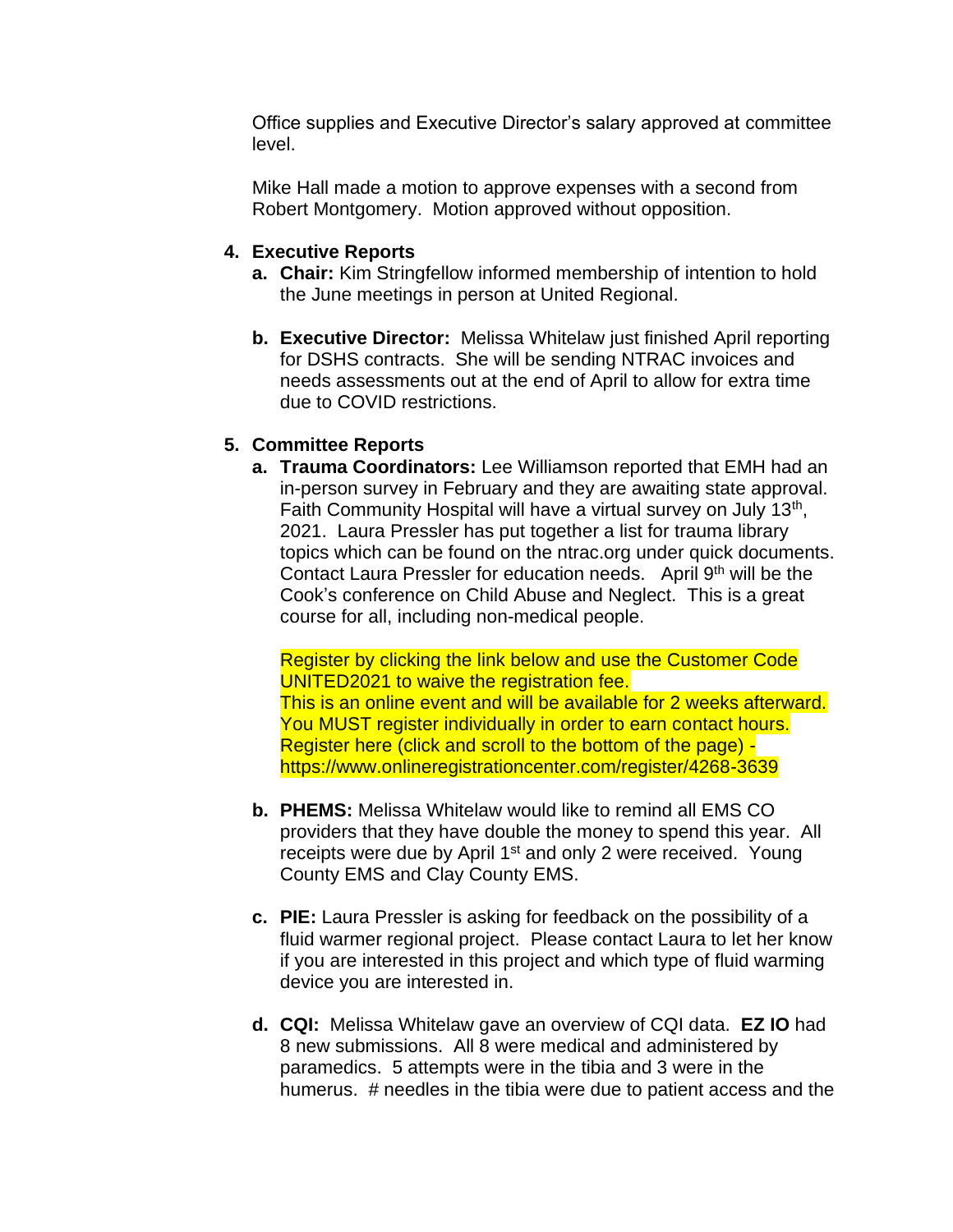other 2 were for pediatric patients. 7 were successful on 1<sup>st</sup> attempt, 8th was not documented. **Tourniquets** had 1 new submission. A commercial tourniquet was used by a first responder with STB training. **King Vision** had 2 new submissions. Both were medical. One was used due to a difficult airway while the other was for speed purposes. Both were successful on the first attempt and a channeled blade was used on both. **TOR** had 8 new submissions. 5 codes were witnessed and 3 were not. 5 had CPR initiated by a first responder and 2 by a layperson. 1 had signs and symptoms were compatible with life and 6 did not. An AED was used on 7 and shock was advised on 2. 1 was called on scene and 6 were transported for potential ROSC.

- **e. Pediatrics:** Harriet Lane handbooks have been mailed out and should be received by April 10<sup>th</sup>.
- **f. Neonatal:** Nothing to report.
- **g. Maternal:** Amanda Day is a representative for TSA C on the Texas Collaborative for Healthy Mothers and Babies (TCHMB). If you need any resources from TCHMB for the TX AIM bundle on HTN in pregnancy, please contact Amanda at [aday@unitedregional.org.](mailto:aday@unitedregional.org)
- **h. Air Medical:** Roger Ritchie had nothing to report.
- **i. Acute Care:** Jennifer Whitehill reported that United Regional will have an in person certification survey on stroke and advanced joint replacement June – September.
- **j. EMTF:** Ryan Matthews stated that members of EMTF or MOU should have noticed increased emails asking for strike team volunteers due to the bad weather.
- **k. HCC:** Shane Comer is still getting PPE in. Make sure to contact Shane with any requests at [scomer@ncttrac.org.](mailto:scomer@ncttrac.org) Shane also let membership know that the SB500 funding will go towards mini iPads for the ebridge system and field hospital beds for the alternate patient care tent.

#### **6. Old Business**

**a. SB500 –** Shane Comer and Melissa Whitelaw will get together and use the \$29,232 of remaining funds on the e bridge project and equipment purchases for our region.